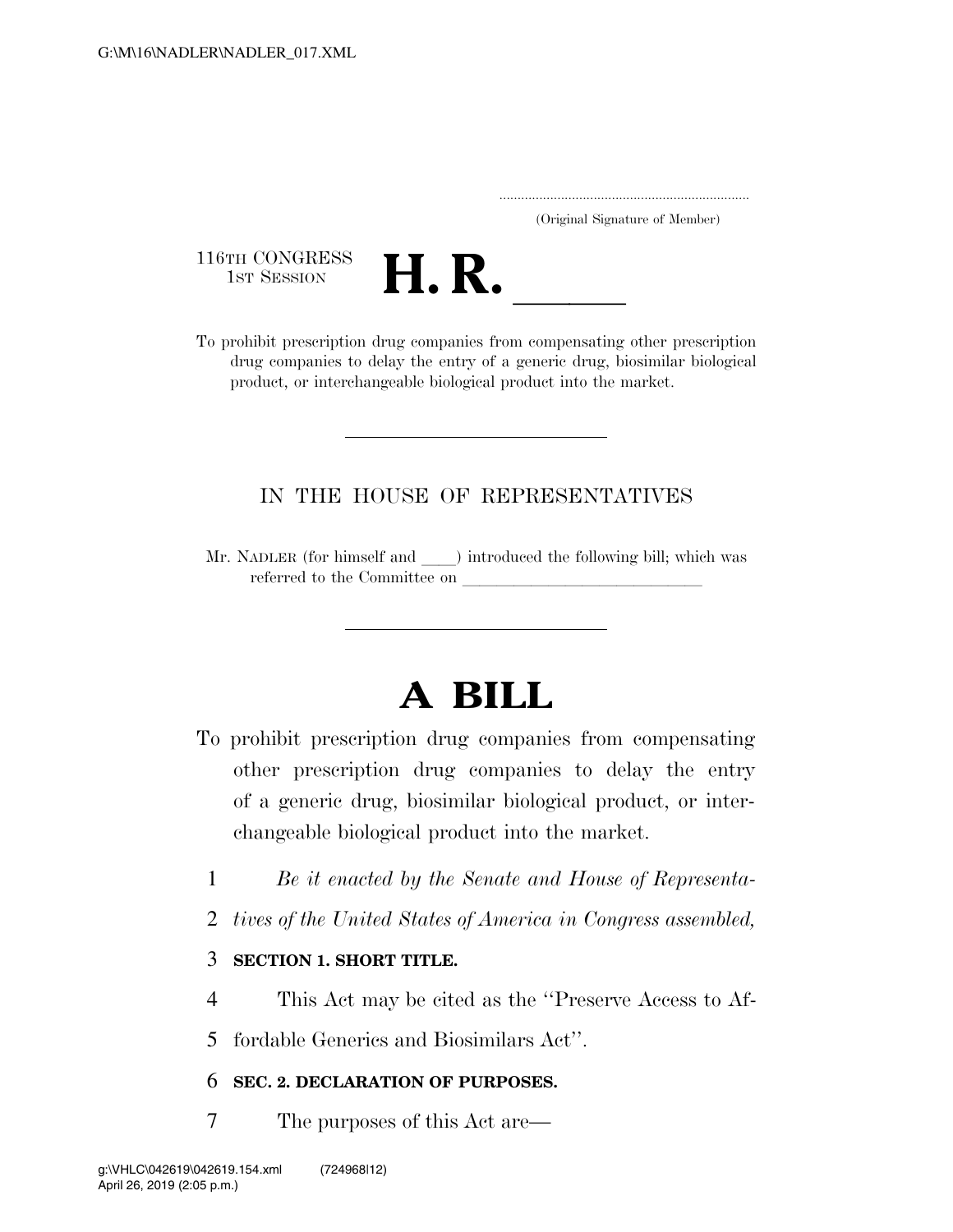| $\mathbf{1}$   | $(1)$ to enhance competition in the pharma-              |
|----------------|----------------------------------------------------------|
| $\overline{2}$ | ceutical market by stopping anticompetitive agree-       |
| 3              | ments between manufacturers of brand name and            |
| $\overline{4}$ | generic drug products or biosimilar biological prod-     |
| 5              | ucts, or among manufacturers of generic drug prod-       |
| 6              | ucts or biosimilar biological products, that limit,      |
| 7              | delay, or otherwise prevent competition from generic     |
| 8              | drugs and biosimilar biological products; and            |
| 9              | $(2)$ to support the purpose and intent of anti-         |
| 10             | trust law by prohibiting anticompetitive practices in    |
| 11             | the pharmaceutical industry that harm consumers.         |
| 12             | SEC. 3. UNLAWFUL COMPENSATION FOR DELAY.                 |
| 13             | (a) IN GENERAL.—The Federal Trade Commission             |
| 14             | Act (15 U.S.C. 44 et seq.) is amended by inserting after |
| 15             | section 26 (15 U.S.C. $57c-2$ ) the following:           |
| 16             | "SEC. 27. PRESERVING ACCESS TO AFFORDABLE GENERICS       |
| 17             | AND BIOSIMILARS.                                         |
| 18             | $``(a)$ In GENERAL.                                      |
| 19             | "(1) ENFORCEMENT PROCEEDING.—The Com-                    |
| 20             | mission may initiate a proceeding to enforce the pro-    |
| 21             | visions of this section against the parties to any       |
| 22             | agreement resolving or settling, on a final or interim   |
| 23             | basis, a patent claim, in connection with the sale of    |
| 24             | a drug product or biological product.                    |
| 25             | "(2) PRESUMPTION AND VIOLATION.—                         |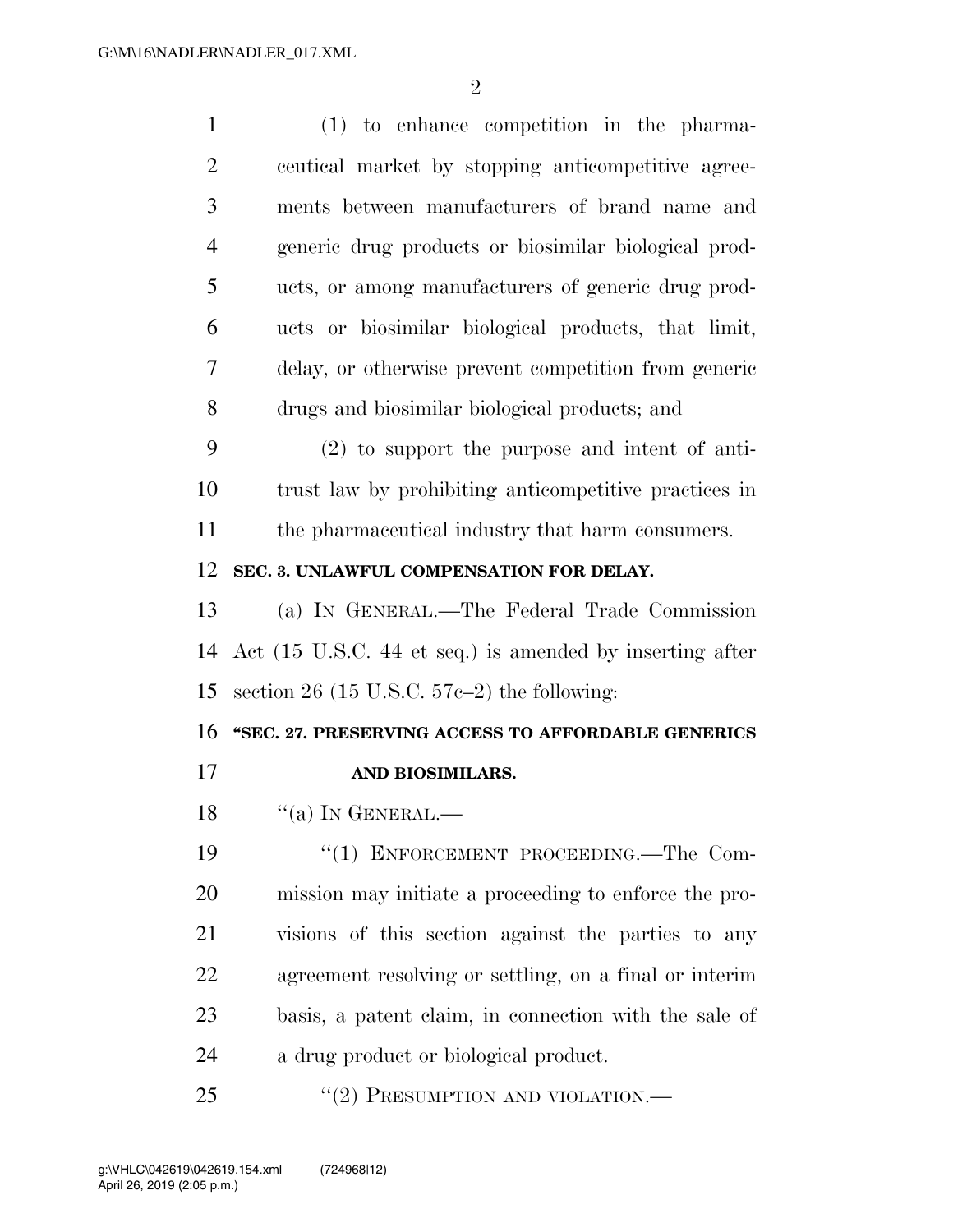| $\mathbf{1}$   | "(A) IN GENERAL.—Subject to subpara-               |
|----------------|----------------------------------------------------|
| $\overline{2}$ | $graph$ (B), in such a proceeding, an agreement    |
| 3              | shall be presumed to have anticompetitive ef-      |
| $\overline{4}$ | fects and shall be a violation of this section if— |
| 5              | "(i) an ANDA filer or a biosimilar bi-             |
| 6              | ological product application filer receives        |
| 7              | anything of value, including an exclusive li-      |
| 8              | cense; and                                         |
| 9              | "(ii) the ANDA filer or biosimilar bio-            |
| 10             | logical product application filer agrees to        |
| 11             | limit or forgo research, development, man-         |
| 12             | ufacturing, marketing, or sales of the             |
| 13             | ANDA product or biosimilar biological              |
| 14             | product, as applicable, for any period of          |
| 15             | time.                                              |
| 16             | EXCEPTION.—Subparagraph<br>$\lq\lq (B)$<br>(A)     |
| $17\,$         | shall not apply if the parties to such agreement   |
| 18             | demonstrate by clear and convincing evidence       |
| 19             | $that$ —                                           |
| 20             | "(i) the value described in subpara-               |
| 21             | graph $(A)(i)$ is compensation solely for          |
| 22             | other goods or services that the ANDA              |
| 23             | filer or biosimilar biological product appli-      |
| 24             | cation filer has promised to provide; or           |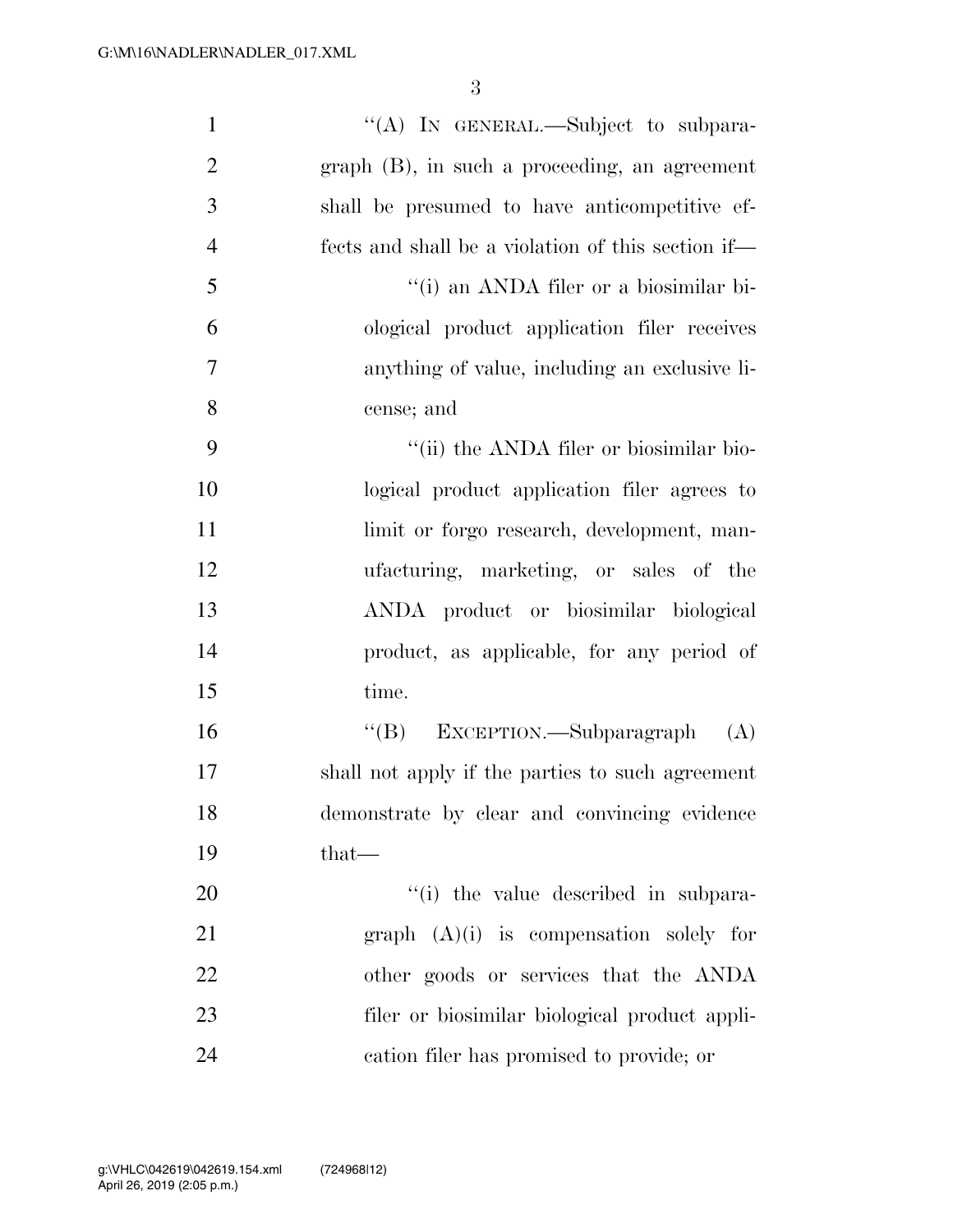| $\mathbf{1}$   | "(ii) the procompetitive benefits of the                       |
|----------------|----------------------------------------------------------------|
| $\overline{2}$ | agreement outweigh the anticompetitive ef-                     |
| 3              | fects of the agreement.                                        |
| $\overline{4}$ | "(b) LIMITATIONS.—In determining whether the set-              |
| 5              | tling parties have met their burden under subsection           |
| 6              | $(a)(2)(B)$ , the fact finder shall not presume—               |
| 7              | $\cdot$ (1) that entry would not have occurred until           |
| 8              | the expiration of the relevant patent or statutory ex-         |
| 9              | clusivity; or                                                  |
| 10             | $\cdot\cdot(2)$ that the agreement's provision for entry of    |
| 11             | the ANDA product or biosimilar biological product              |
| 12             | prior to the expiration of the relevant patent or stat-        |
| 13             | utory exclusivity means that the agreement is pro-             |
| 14             | competitive.                                                   |
| 15             | "(c) EXCLUSIONS.—Nothing in this section shall pro-            |
| 16             | hibit a resolution or settlement of a patent infringement      |
| 17             | claim in which the consideration that the ANDA filer or        |
|                | 18 biosimilar biological product application filer receives as |
| 19             | part of the resolution or settlement includes only one or      |
| 20             | more of the following:                                         |
| 21             | $\lq(1)$ The right to market and secure final regu-            |
| 22             | latory approval for the ANDA product or biosimilar             |
| 23             | biological product at a date, whether certain or con-          |
| 24             | tingent, in the United States prior to the expiration          |
| 25             | $of$ —                                                         |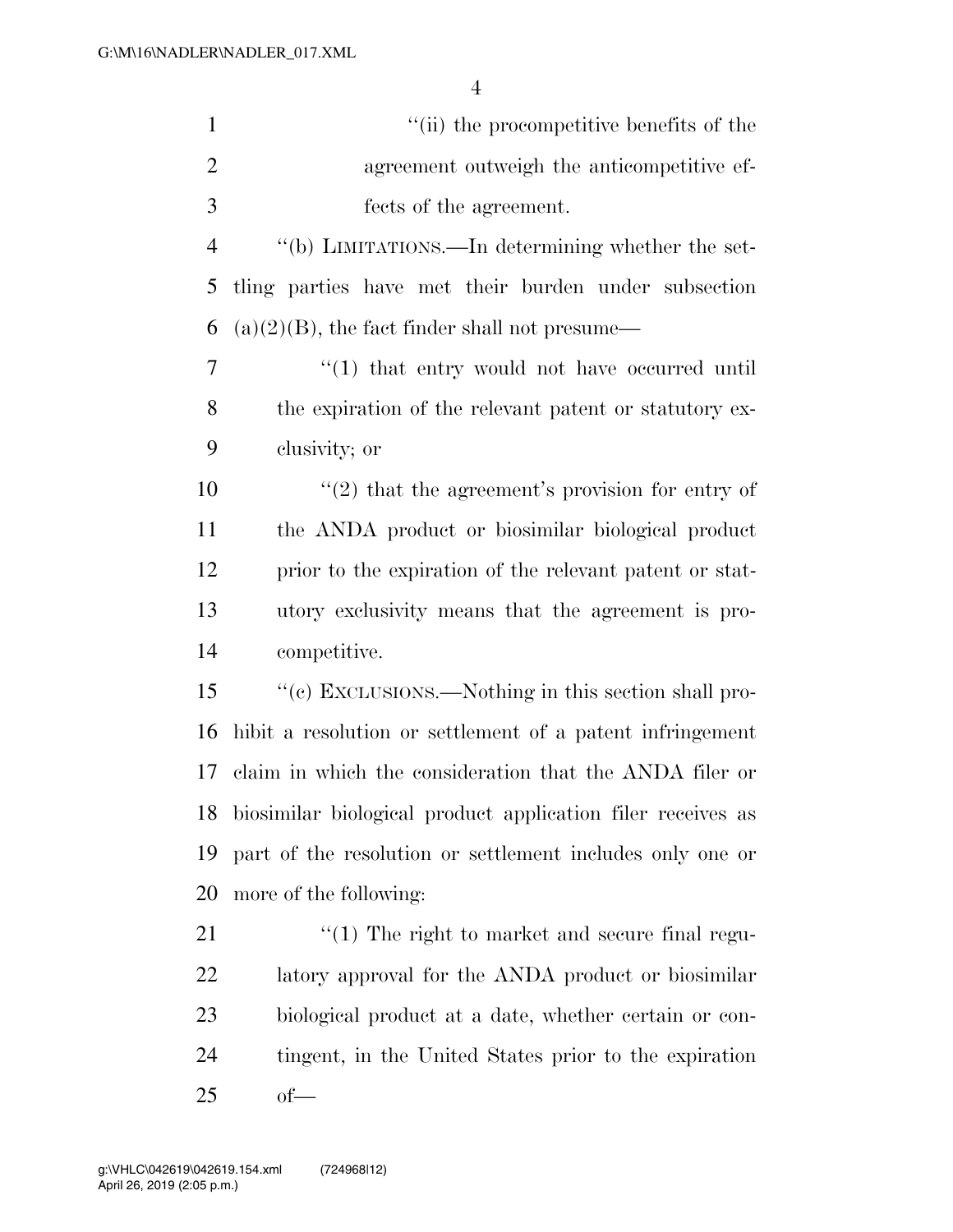| $\mathbf{1}$   | "(A) any patent that is the basis for the             |
|----------------|-------------------------------------------------------|
| $\overline{2}$ | patent infringement claim; or                         |
| 3              | "(B) any patent right or other statutory              |
| $\overline{4}$ | exclusivity that would prevent the marketing of       |
| 5              | such ANDA product or biosimilar biological            |
| 6              | product.                                              |
| 7              | $\lq(2)$ A payment for reasonable litigation ex-      |
| 8              | penses not to exceed—                                 |
| 9              | "(A) for calendar year 2019, $$7,500,000;$            |
| 10             | and                                                   |
| 11             | $\lq\lq$ for calendar year 2020 and each cal-         |
| 12             | endar year thereafter, the amount determined          |
| 13             | for the preceding calendar year adjusted to re-       |
| 14             | flect the percentage increase (if any) in the         |
| 15             | Producer Price Index for Legal Services pub-          |
| 16             | lished by the Bureau of labor Statistics of the       |
| 17             | Department of Labor for the then most recent          |
| 18             | 12-month period ending December 31.                   |
| 19             | $\cdot$ (3) A covenant not to sue on any claim that   |
| 20             | the ANDA product or biosimilar biological product     |
| 21             | infringes a United States patent.                     |
| 22             | $``$ (d) ENFORCEMENT.—                                |
| 23             | "(1) ENFORCEMENT.—A violation of this sec-            |
| 24             | tion shall be treated as an unfair method of competi- |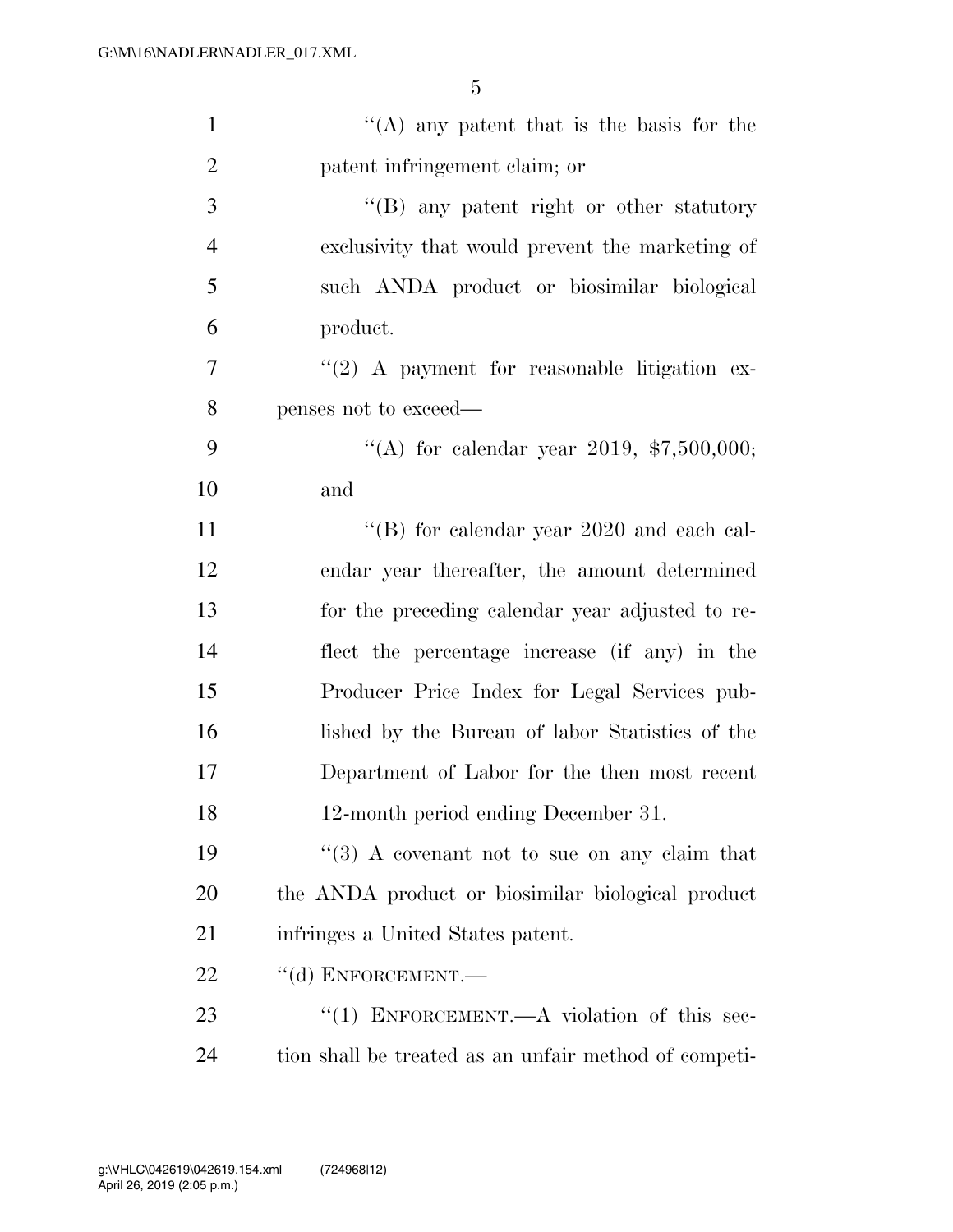| $\mathbf{1}$   | tion under section $5(a)(1)$ of the Federal Trade |
|----------------|---------------------------------------------------|
| $\overline{2}$ | Commission Act $(15 \text{ U.S.C. } 45(a)(1)).$   |
| 3              | $``(2)$ JUDICIAL REVIEW.—                         |
| $\overline{4}$ | "(A) IN GENERAL.—Any party that is sub-           |
| 5              | ject to a final order of the Commission, issued   |
| 6              | in an administrative adjudicative proceeding      |
| $\overline{7}$ | under the authority of subsection $(a)(1)$ , may, |
| 8              | within 30 days of the issuance of such order,     |
| 9              | petition for review of such order in—             |
| 10             | "(i) the United States Court of Ap-               |
| 11             | peals for the District of Columbia Circuit;       |
| 12             | "(ii) the United States Court of Ap-              |
| 13             | peals for the circuit in which the ultimate       |
| 14             | parent entity, as defined in section              |
| 15             | $801.1(a)(3)$ of title 16, Code of Federal        |
| 16             | Regulations, or any successor thereto, of         |
| 17             | the NDA holder or biological product li-          |
| 18             | cense holder is incorporated as of the date       |
| 19             | that the NDA or biological product license        |
| 20             | application, as applicable, is filed with the     |
| 21             | Commissioner of Food and Drugs; or                |
| 22             | "(iii) the United States Court of Ap-             |
| 23             | peals for the circuit in which the ultimate       |
| 24             | parent entity of the ANDA filer or bio-           |
| 25             | similar biological product application filer      |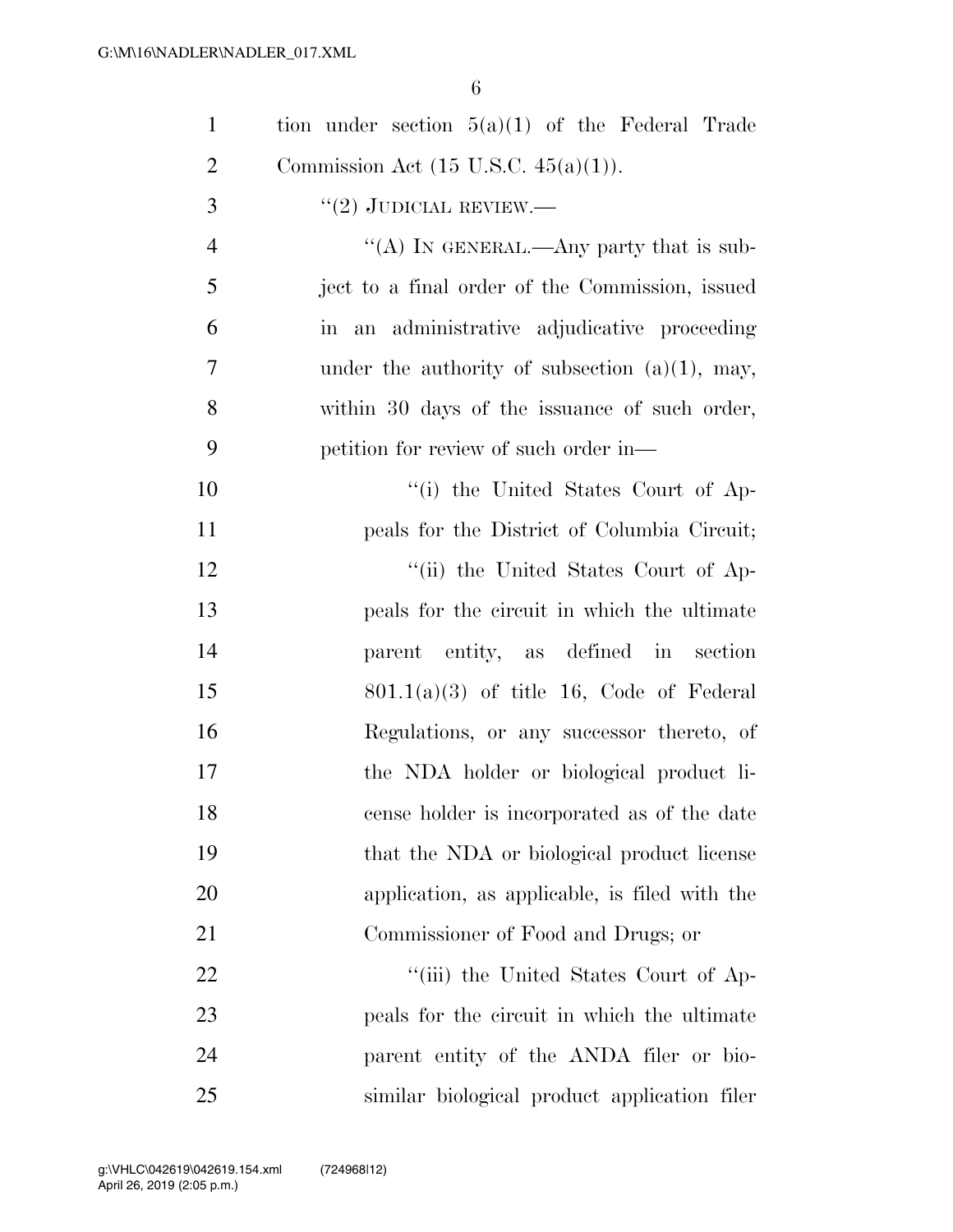is incorporated as of the date that the ANDA or biosimilar biological product ap- plication is filed with the Commissioner of Food and Drugs.

5 "(B) TREATMENT OF FINDINGS.—In a proceeding for judicial review of a final order of the Commission, the findings of the Commis- sion as to the facts, if supported by evidence, shall be conclusive.

 ''(e) ANTITRUST LAWS.—Nothing in this section shall modify, impair, limit, or supersede the applicability of the antitrust laws as defined in subsection (a) of the first section of the Clayton Act (15 U.S.C. 12(a)), and of section 5 of this Act to the extent that section 5 applies to unfair methods of competition. Nothing in this section shall modify, impair, limit, or supersede the right of an ANDA filer or biosimilar biological product application filer to assert claims or counterclaims against any person, under the antitrust laws or other laws relating to unfair competition.

21 "(f) PENALTIES.—

22 "(1) FORFEITURE.—Each party that violates or assists in the violation of this section shall forfeit and pay to the United States a civil penalty suffi-cient to deter violations of this section, but in no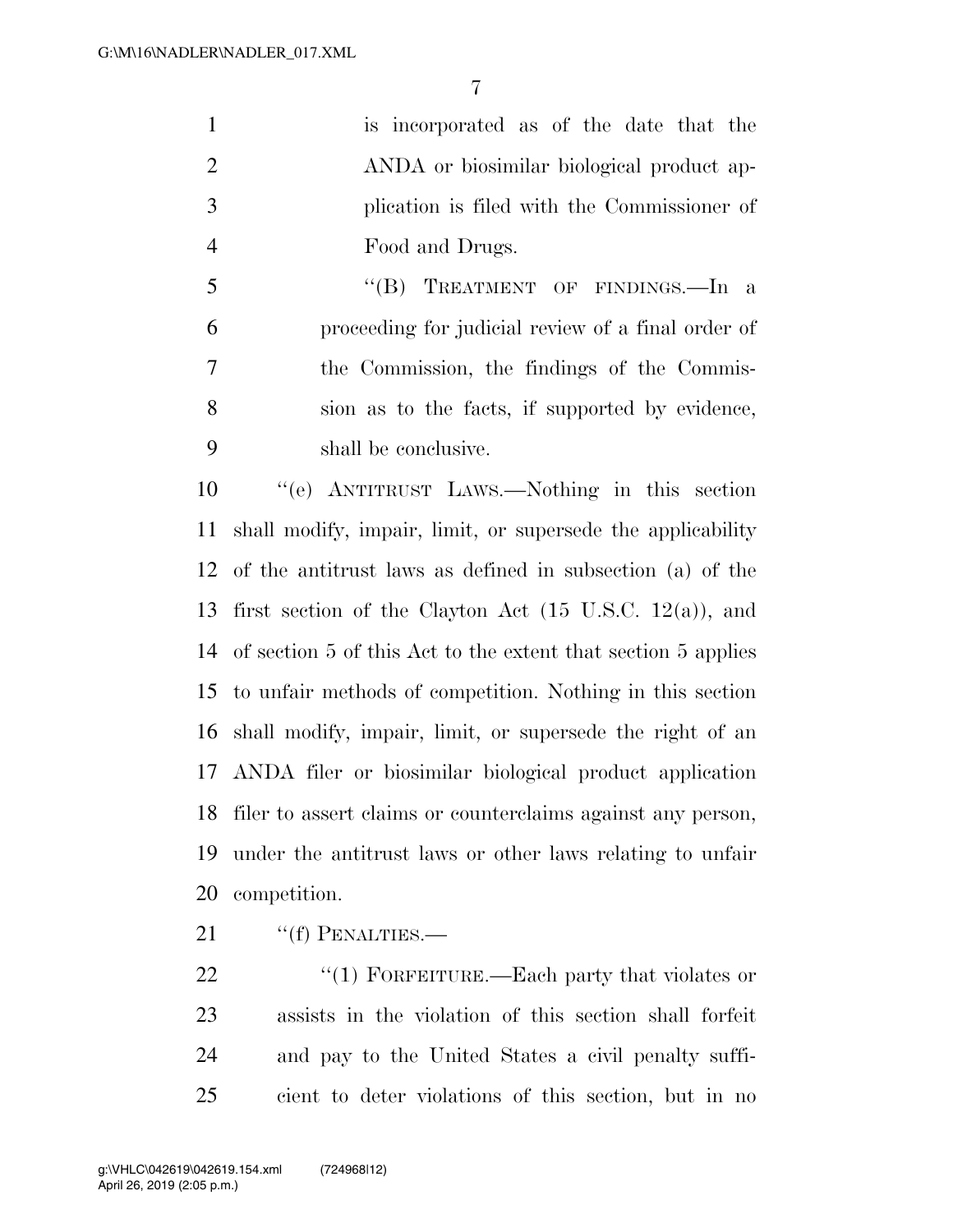event greater than 3 times the value received by the party that is reasonably attributable to the violation of this section. If no such value has been received by the NDA holder, biological product license holder, the ANDA filer, or biosimilar biological product ap- plication filer the penalty to the NDA holder, bio- logical product license holder, the ANDA filer, or biosimilar biological product application filer shall be sufficient to deter violations, but in no event greater than 3 times the value given to an ANDA filer or biosimilar biological product application filer reason- ably attributable to the violation of this section. Such penalty shall accrue to the United States and may be recovered in a civil action brought by the Commission, in its own name by any of its attorneys designated by it for such purpose, in a district court of the United States against any party that violates this section. In such actions, the United States dis- trict courts are empowered to grant mandatory in-20 junctions and such other and further equitable relief as they deem appropriate.  $"$ (2) CEASE AND DESIST.—

23 "(A) IN GENERAL.—If the Commission has issued a cease and desist order with respect to a party in an administrative adjudicative pro-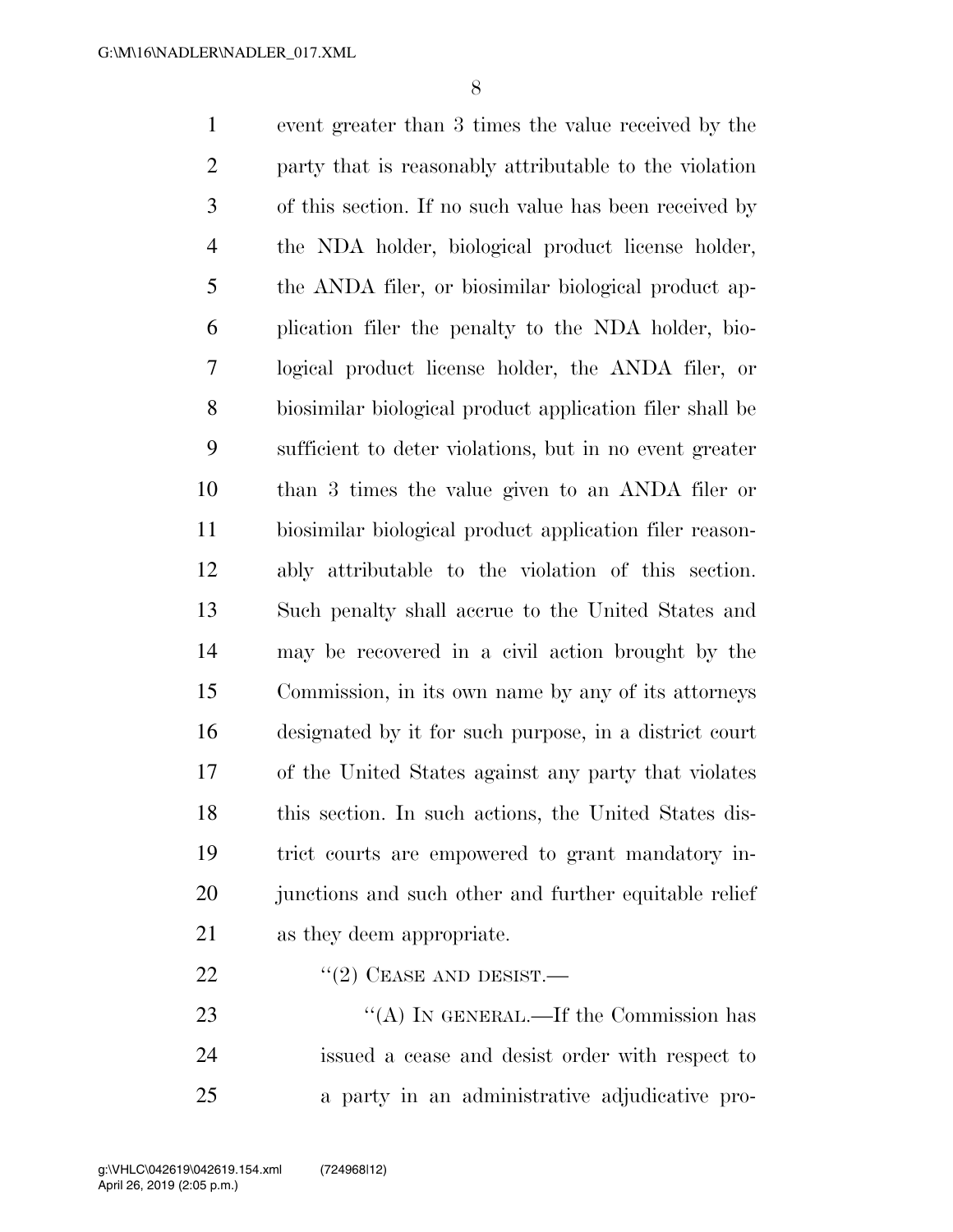| $\mathbf{1}$   | ceeding under the authority of subsection              |
|----------------|--------------------------------------------------------|
| $\overline{2}$ | $(a)(1)$ , an action brought pursuant to para-         |
| 3              | graph (1) may be commenced against such                |
| $\overline{4}$ | party at any time before the expiration of 1           |
| 5              | year after such order becomes final pursuant to        |
| 6              | section $5(g)$ .                                       |
| $\overline{7}$ | "(B) EXCEPTION.—In an action under                     |
| 8              | subparagraph (A), the findings of the Commis-          |
| 9              | sion as to the material facts in the administra-       |
| 10             | tive adjudicative proceeding with respect to the       |
| 11             | violation of this section by a party shall be con-     |
| 12             | clusive unless—                                        |
| 13             | "(i) the terms of such cease and de-                   |
| 14             | sist order expressly provide that the Com-             |
| 15             | mission's findings shall not be conclusive;            |
| 16             | <b>or</b>                                              |
| 17             | "(ii) the order became final by reason                 |
| 18             | of section $5(g)(1)$ , in which case such find-        |
| 19             | ing shall be conclusive if supported by evi-           |
| 20             | dence.                                                 |
| 21             | "(3) CIVIL PENALTY.—In determining the                 |
| 22             | amount of the civil penalty described in this section, |
| 23             | the court shall take into account—                     |
| 24             | $\lq\lq$ the nature, circumstances, extent,            |
| 25             | and gravity of the violation;                          |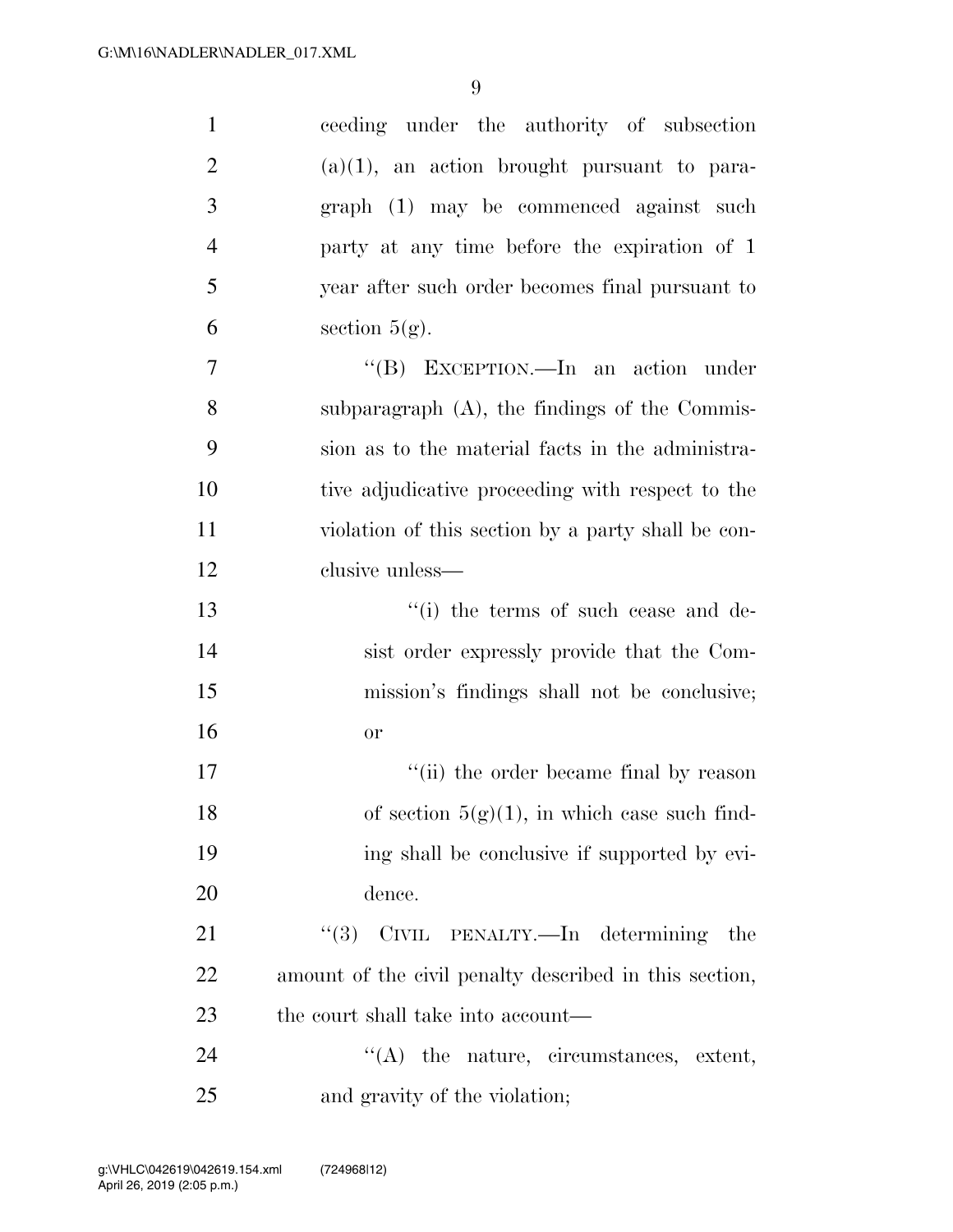| $\mathbf{1}$   | $\lq\lq (B)$ with respect to the violator, the de-         |
|----------------|------------------------------------------------------------|
| $\overline{2}$ | gree of culpability, any history of violations, the        |
| 3              | ability to pay, any effect on the ability to con-          |
| $\overline{4}$ | tinue doing business, profits earned by the                |
| 5              | NDA holder, biological product license holder,             |
| 6              | the ANDA filer, or biosimilar biological product           |
| 7              | application filer, compensation received by the            |
| 8              | ANDA filer or biosimilar biological product ap-            |
| 9              | plication filer, and the amount of commerce af-            |
| 10             | fected; and                                                |
| 11             | $\lq\lq$ other matters that justice requires.              |
| 12             | "(4) REMEDIES IN ADDITION.—Remedies pro-                   |
| 13             | vided in this subsection are in addition to, and not       |
| 14             | in lieu of, any other remedy provided by Federal           |
| 15             | law. Nothing in this paragraph shall be construed to       |
| 16             | affect any authority of the Commission under any           |
| 17             | other provision of law.                                    |
| 18             | "(g) DEFINITIONS.—In this section:                         |
| 19             | $f'(1)$ AGREEMENT.—The term 'agreement'                    |
| 20             | means anything that would constitute an agreement          |
| 21             | under section 1 of the Sherman Act $(15 \text{ U.S.C. 1})$ |
| 22             | or section 5 of this Act.                                  |
| 23             | "(2) AGREEMENT RESOLVING OR SETTLING A                     |
| 24             | PATENT INFRINGEMENT CLAIM.—The term 'agree-                |

ment resolving or settling a patent infringement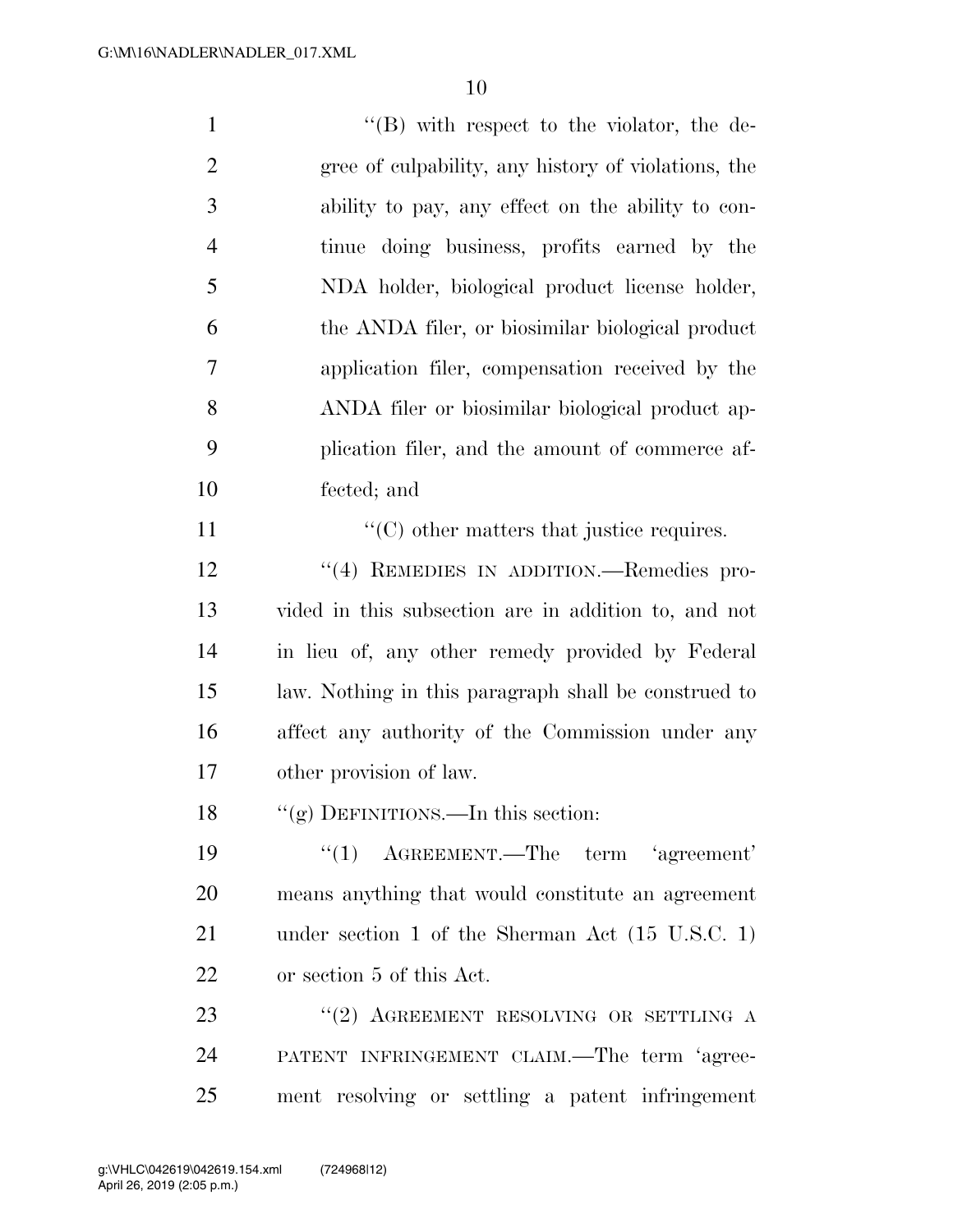claim' includes any agreement that is entered into within 30 days of the resolution or the settlement of the claim, or any other agreement that is contingent upon, provides a contingent condition for, or is oth- erwise related to the resolution or settlement of the claim.

 ''(3) ANDA.—The term 'ANDA' means an ab- breviated new drug application filed under section 505(j) of the Federal Food, Drug, and Cosmetic Act  $10 \qquad (21 \text{ U.S.C. } 355(j))$  or a new drug application filed under section 505(b)(2) of the Federal Food, Drug, 12 and Cosmetic Act  $(21 \text{ U.S.C. } 355(b)(2))$ .

13 ''(4) ANDA FILER.—The term 'ANDA filer' means a party that owns or controls an ANDA filed with the Food and Drug Administration or has the exclusive rights under such ANDA to distribute the ANDA product.

18 ''(5) ANDA PRODUCT.—The term 'ANDA product' means the product to be manufactured under the ANDA that is the subject of the patent infringement claim.

22 "(6) BIOLOGICAL PRODUCT.—The term 'bio- logical product' has the meaning given such term in section 351(i)(1) of the Public Health Service Act 25 (42 U.S.C. 262(i)(1)).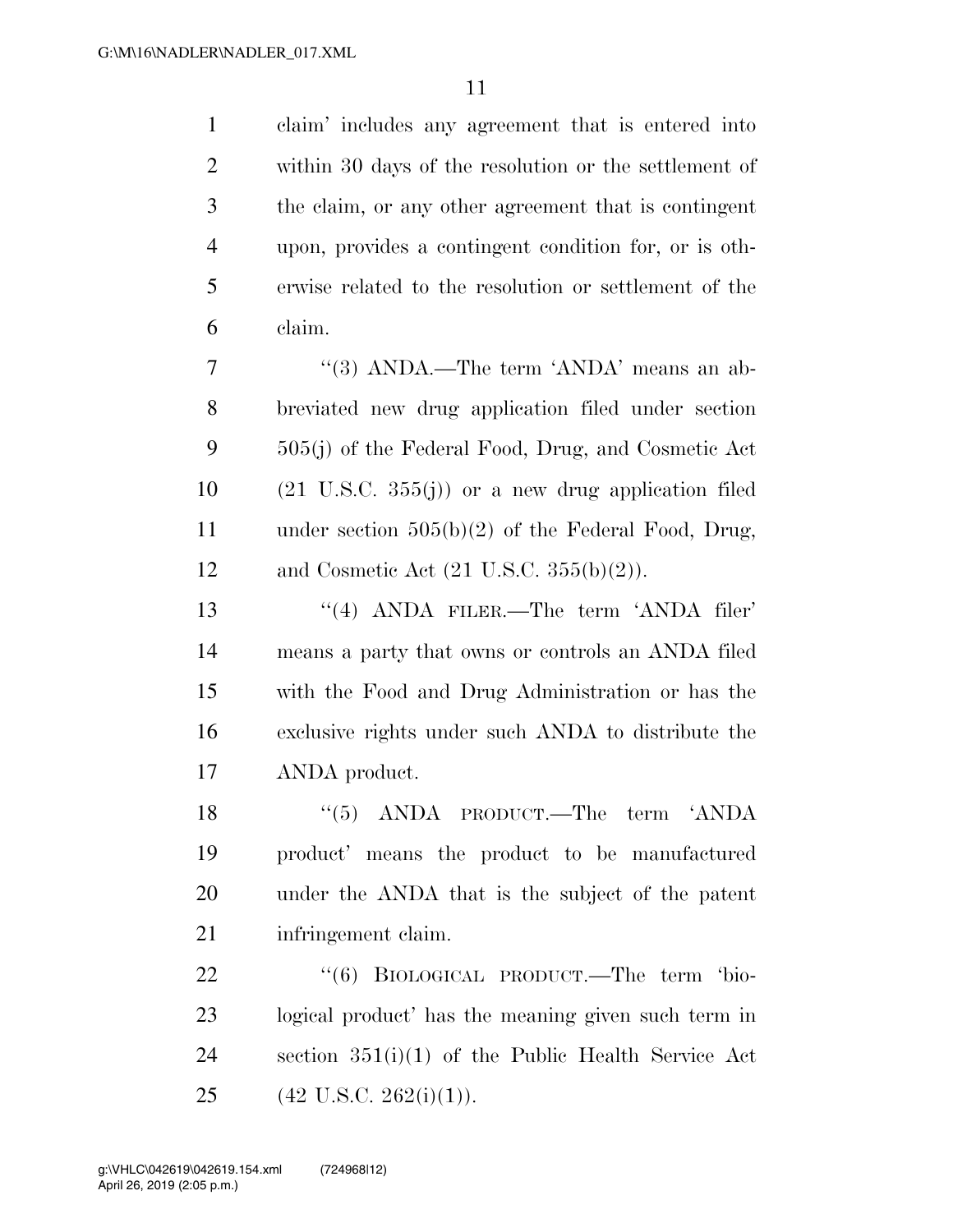| $\mathbf{1}$   | "(7) BIOLOGICAL PRODUCT LICENSE APPLICA-                      |
|----------------|---------------------------------------------------------------|
| $\overline{2}$ | TION.—The term 'biological product license applica-           |
| 3              | tion' means an application under section $351(a)$ of          |
| $\overline{4}$ | the Public Health Service Act $(42 \text{ U.S.C. } 262(a))$ . |
| 5              | (8)<br>BIOLOGICAL PRODUCT LICENSE<br>HOLD-                    |
| 6              | ER.—The term 'biological product license holder'              |
| $\overline{7}$ | means-                                                        |
| 8              | "(A) the holder of an approved biological                     |
| 9              | product license application for a biological prod-            |
| 10             | uct;                                                          |
| 11             | "(B) a person owning or controlling en-                       |
| 12             | forcement of any patents that claim the biologi-              |
| 13             | cal product that is the subject of such approved              |
| 14             | application; or                                               |
| 15             | "(C) the predecessors, subsidiaries, divi-                    |
| 16             | sions, groups, and affiliates controlled by, con-             |
| 17             | trolling, or under common control with any of                 |
| 18             | the entities described in subparagraphs (A) and               |
| 19             | (B) (such control to be presumed by direct or                 |
| 20             | indirect share ownership of 50 percent or great-              |
| 21             | er), as well as the licensees, licensors, succes-             |
| 22             | sors, and assigns of each of the entities.                    |
| 23             | "(9) BIOSIMILAR BIOLOGICAL PRODUCT.—The                       |
| 24             | term 'biosimilar biological product' means the prod-          |
| 25             | uct to be manufactured under the biosimilar biologi-          |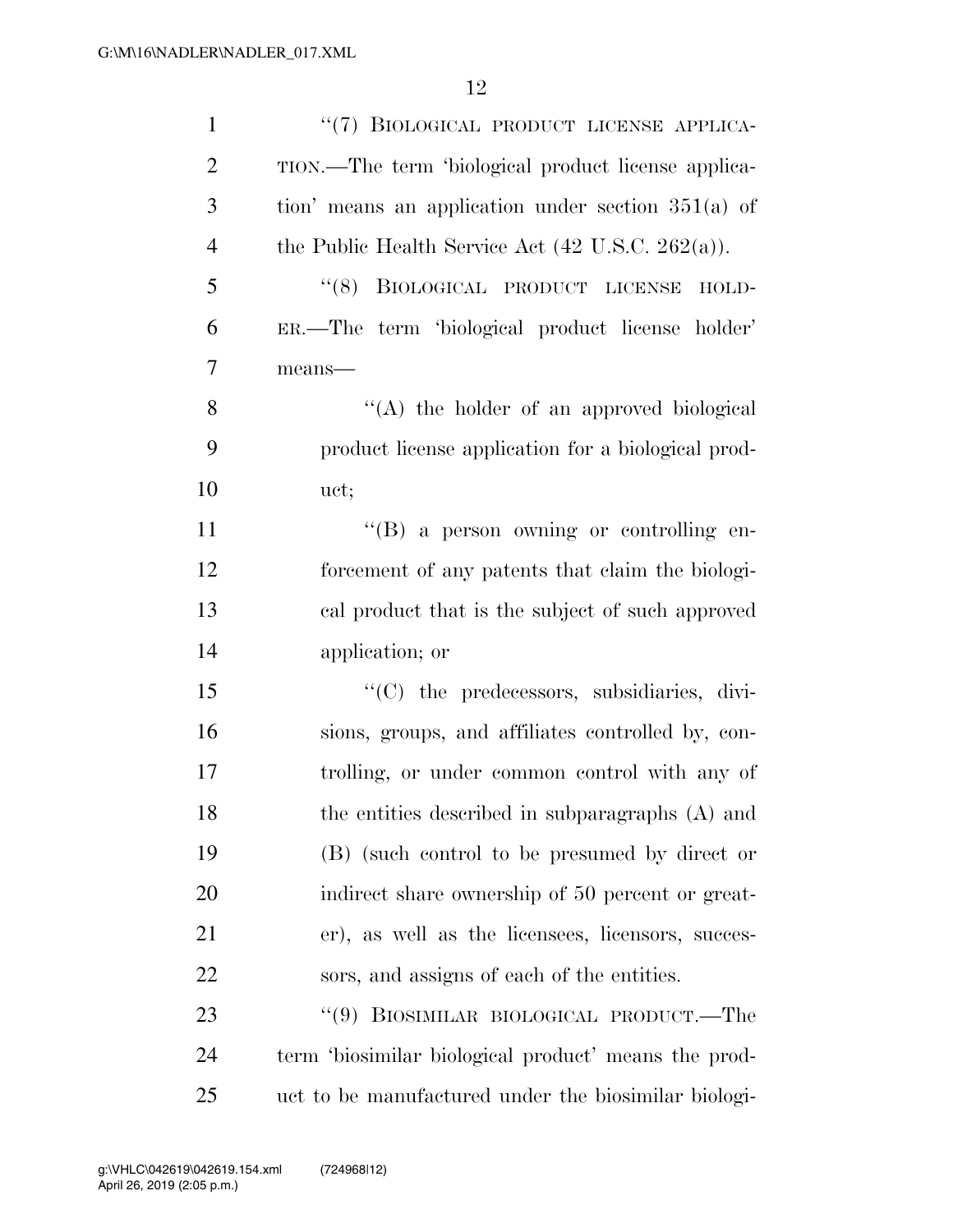cal product application that is the subject of the pat-ent infringement claim.

3 "(10) BIOSIMILAR BIOLOGICAL PRODUCT APPLI- CATION.—The term 'biosimilar biological product ap- plication' means an application under section 351(k) 6 of the Public Health Service Act  $(42 \text{ U.S.C. } 262(\text{k}))$  for licensure of a biological product as biosimilar to, or interchangeable with, a reference product.

9 "(11) BIOSIMILAR BIOLOGICAL PRODUCT APPLI- CATION FILER.—The term 'biosimilar biological product application filer' means a party that owns or controls a biosimilar biological product application filed with the Food and Drug Administration or has the exclusive rights under such application to dis-tribute the biosimilar biological product.

16 "(12) DRUG PRODUCT.—The term 'drug prod- uct' has the meaning given such term in section 314.3(b) of title 21, Code of Federal Regulations (or any successor regulation).

20 "(13) MARKET.—The term 'market' means the promote, offer for sale, sell, or distribute a drug product.

23 ''(14) NDA.—The term 'NDA' means a new drug application filed under section 505(b) of the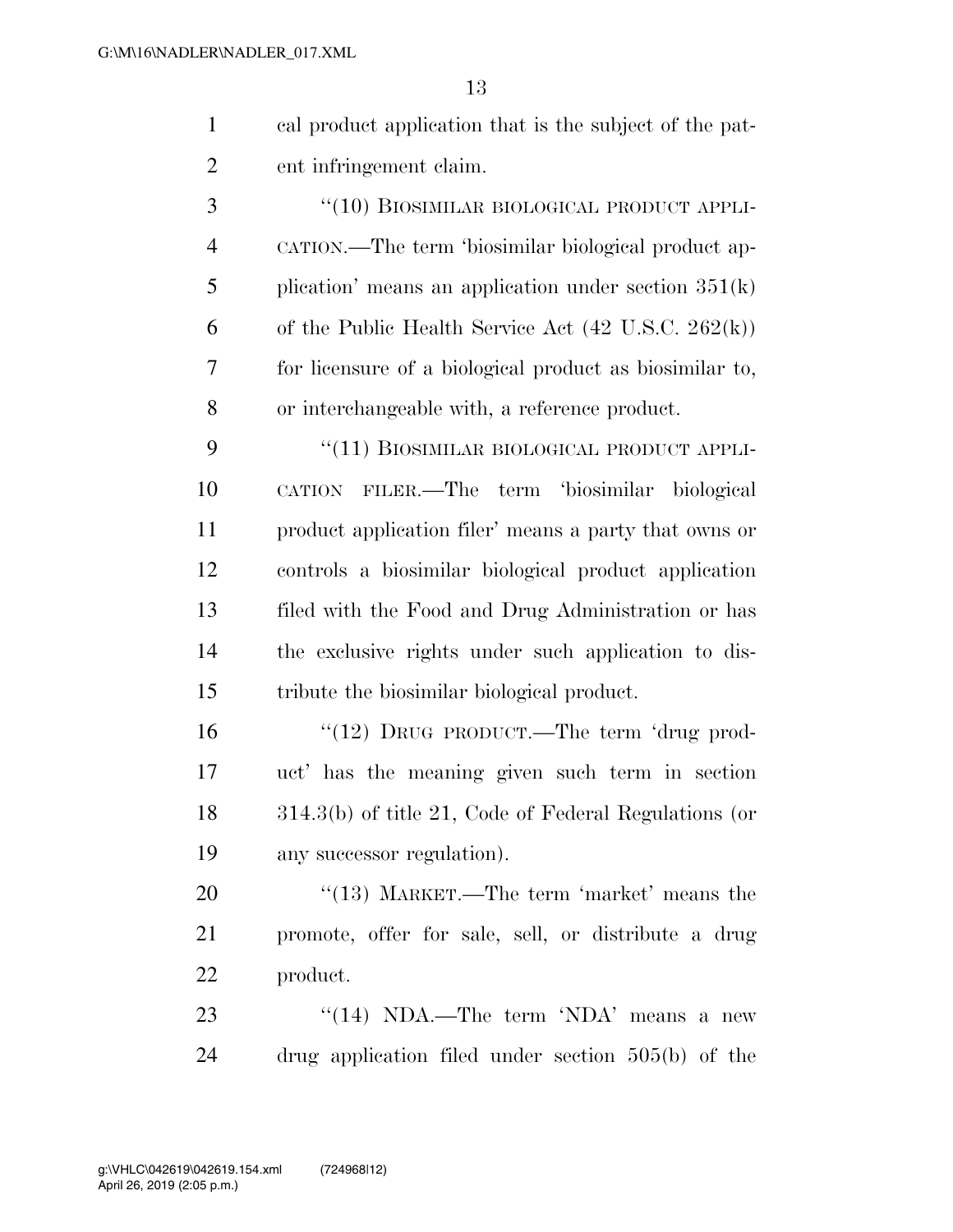| $\mathbf{1}$   | Federal Food, Drug, and Cosmetic Act (21 U.S.C.        |
|----------------|--------------------------------------------------------|
| $\overline{2}$ | $355(b)$ ).                                            |
| 3              | " $(15)$ NDA HOLDER.—The term 'NDA holder'             |
| $\overline{4}$ | means-                                                 |
| 5              | "(A) the holder of an approved NDA appli-              |
| 6              | cation for a drug product;                             |
| 7              | "(B) a person owning or controlling en-                |
| 8              | forcement of the patent listed in the Approved         |
| 9              | Drug Products With Therapeutic Equivalence             |
| 10             | Evaluations (commonly known as the 'FDA Or-            |
| 11             | ange Book') in connection with the NDA; or             |
| 12             | $\lq\lq$ the predecessors, subsidiaries, divi-         |
| 13             | sions, groups, and affiliates controlled by, con-      |
| 14             | trolling, or under common control with any of          |
| 15             | the entities described in subparagraphs (A) and        |
| 16             | (B) (such control to be presumed by direct or          |
| 17             | indirect share ownership of 50 percent or great-       |
| 18             | er), as well as the licensees, licensors, succes-      |
| 19             | sors, and assigns of each of the entities.             |
| 20             | " $(16)$ PARTY.—The term 'party' means any             |
| 21             | person, partnership, corporation, or other legal enti- |
| 22             | ty.                                                    |
| 23             | $``(17)$ PATENT INFRINGEMENT.—The<br>term              |
| 24             | 'patent infringement' means infringement of any        |
| 25             | patent or of any filed patent application, including   |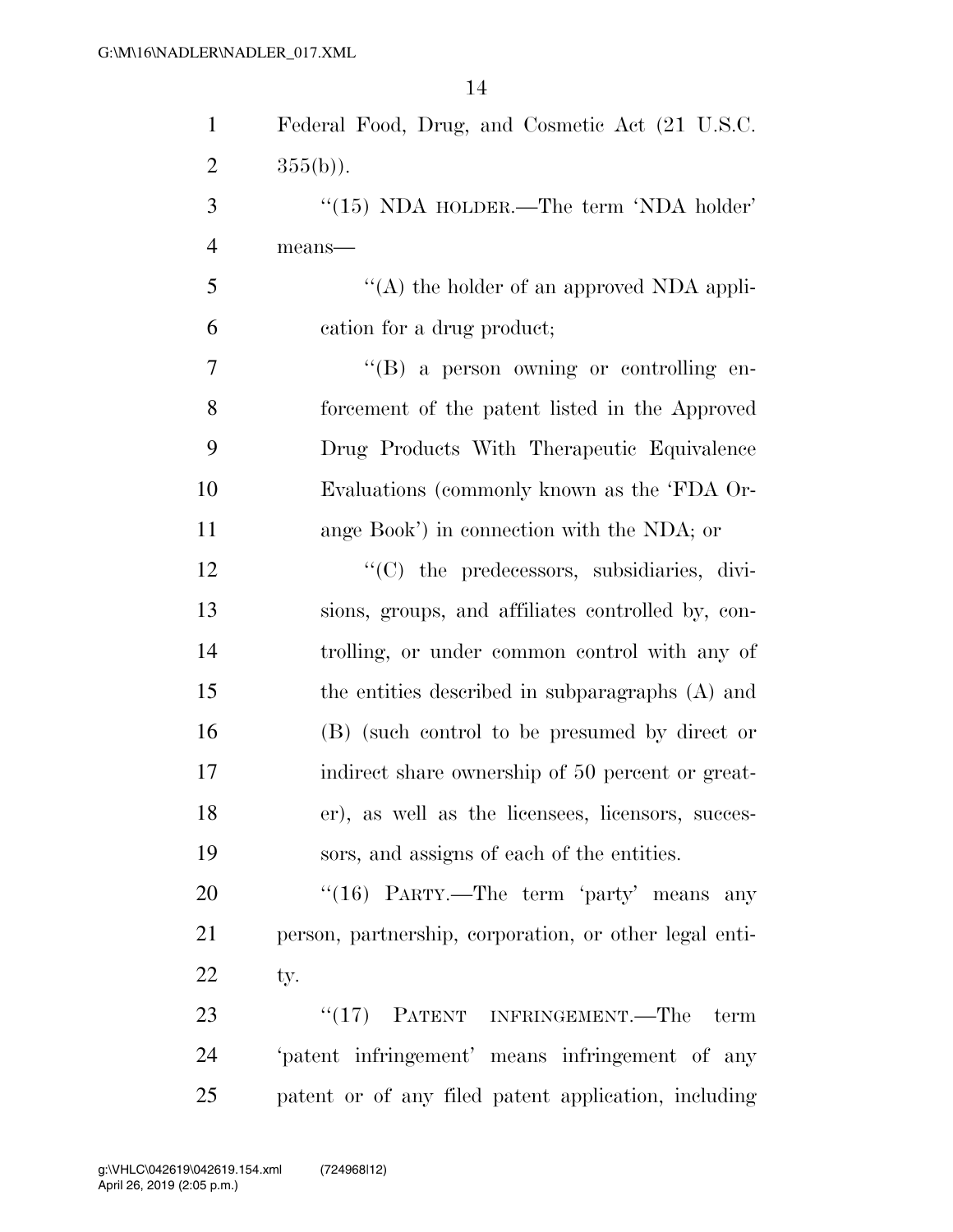any extension, reissue, renewal, division, continu- ation, continuation in part, reexamination, patent term restoration, patents of addition, and extensions thereof.

 ''(18) PATENT INFRINGEMENT CLAIM.—The term 'patent infringement claim' means any allega- tion made to an ANDA filer or biosimilar biological product application filer, whether or not included in a complaint filed with a court of law, that its ANDA or ANDA product, or biological product license ap- plication or biological product, may infringe any pat- ent held by, or exclusively licensed to, the NDA holder or biological product license holder, biological product license holder, the ANDA filer, or biosimilar biological product application filer of the drug prod-uct or biological product, as applicable.

17 "(19) STATUTORY EXCLUSIVITY.—The term 'statutory exclusivity' means those prohibitions on the approval of drug applications under clauses (ii) 20 through (iv) of section  $505(c)(3)(E)$  (5- and 3-year data exclusivity), section 527 (orphan drug exclu- sivity), or section 505A (pediatric exclusivity) of the Federal Food, Drug, and Cosmetic Act (21 U.S.C.  $24 \t 355(e)(3)$ (E), 360cc, 355a), or on the licensing of biological product applications under section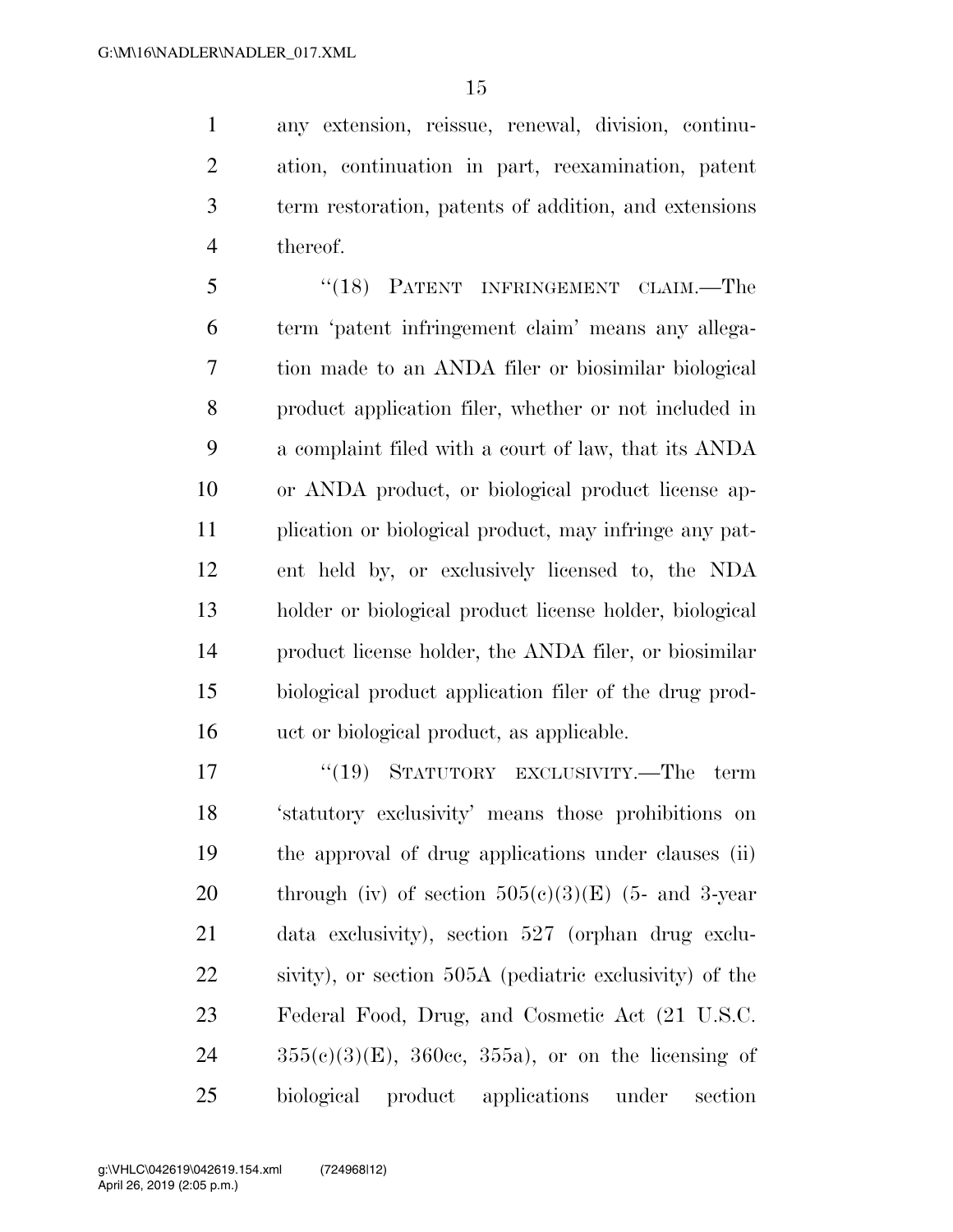$351(k)(7)$  (12-year exclusivity) or paragraph (2) or 2 (3) of section  $351(m)$  (pediatric exclusivity) of the Public Health Service Act (42 U.S.C. 262) or under section 527 of the Federal Food, Drug, and Cos-metic Act (orphan drug exclusivity).''.

 (b) EFFECTIVE DATE.—Section 27 of the Federal Trade Commission Act, as added by this section, shall 8 apply to all agreements described in section  $27(a)(1)$  of that Act entered into on or after the date of enactment of this Act.

## **SEC. 4. NOTICE AND CERTIFICATION OF AGREEMENTS.**

 (a) NOTICE OF ALL AGREEMENTS.—Section 1111(7) of the Medicare Prescription Drug, Improvement, and Modernization Act of 2003 (21 U.S.C. 355 note) is amended by inserting ''or the owner of a patent for which a claim of infringement could reasonably be asserted against any person for making, using, offering to sell, sell- ing, or importing into the United States a biological prod- uct that is the subject of a biosimilar biological product application'' before the period at the end.

 (b) CERTIFICATION OF AGREEMENTS.—Section 1112 of the Medicare Prescription Drug, Improvement, and Modernization Act of 2003 (21 U.S.C. 355 note) is amended by adding at the end the following: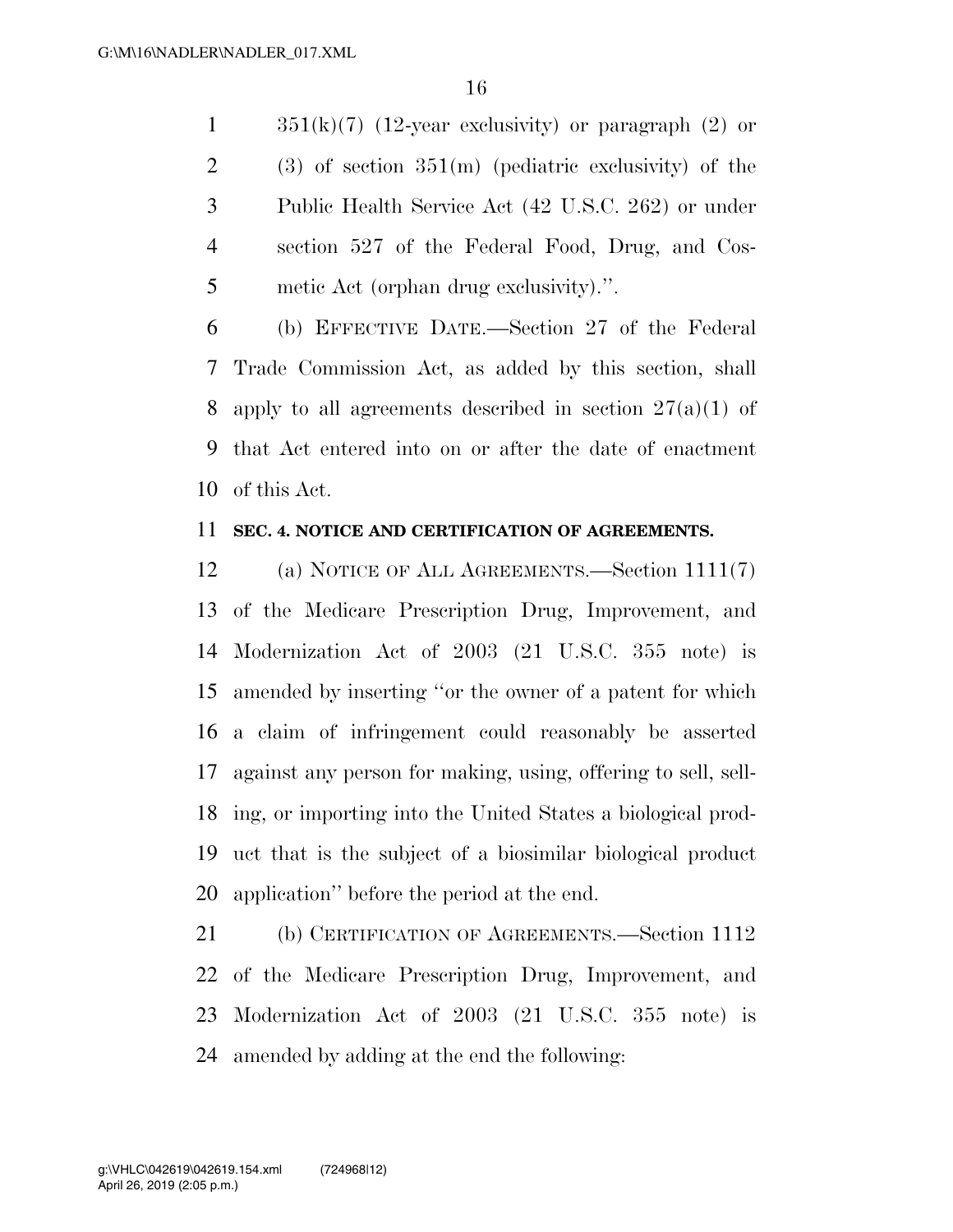''(d) CERTIFICATION.—The Chief Executive Officer or the company official responsible for negotiating any agreement under subsection (a) or (b) that is required to be filed under subsection (c), within 30 days after such filing, shall execute and file with the Assistant Attorney General and the Commission a certification as follows: 'I declare that the following is true, correct, and complete to the best of my knowledge: The materials filed with the Federal Trade Commission and the Department of Justice under section 1112 of subtitle B of title XI of the Medi- care Prescription Drug, Improvement, and Modernization Act of 2003, with respect to the agreement referenced in this certification—'

- 14  $\frac{1}{2}$  (1) represent the complete, final, and exclusive
- agreement between the parties;
- $\mathcal{L}(2)$  include any ancillary agreements that are contingent upon, provide a contingent condition for, or are otherwise related to, the referenced agree-ment; and

 $\frac{1}{20}$   $\frac{1}{20}$  include written descriptions of any oral agreements, representations, commitments, or prom- ises between the parties that are responsive to sub- section (a) or (b) of such section 1112 and have not been reduced to writing.''.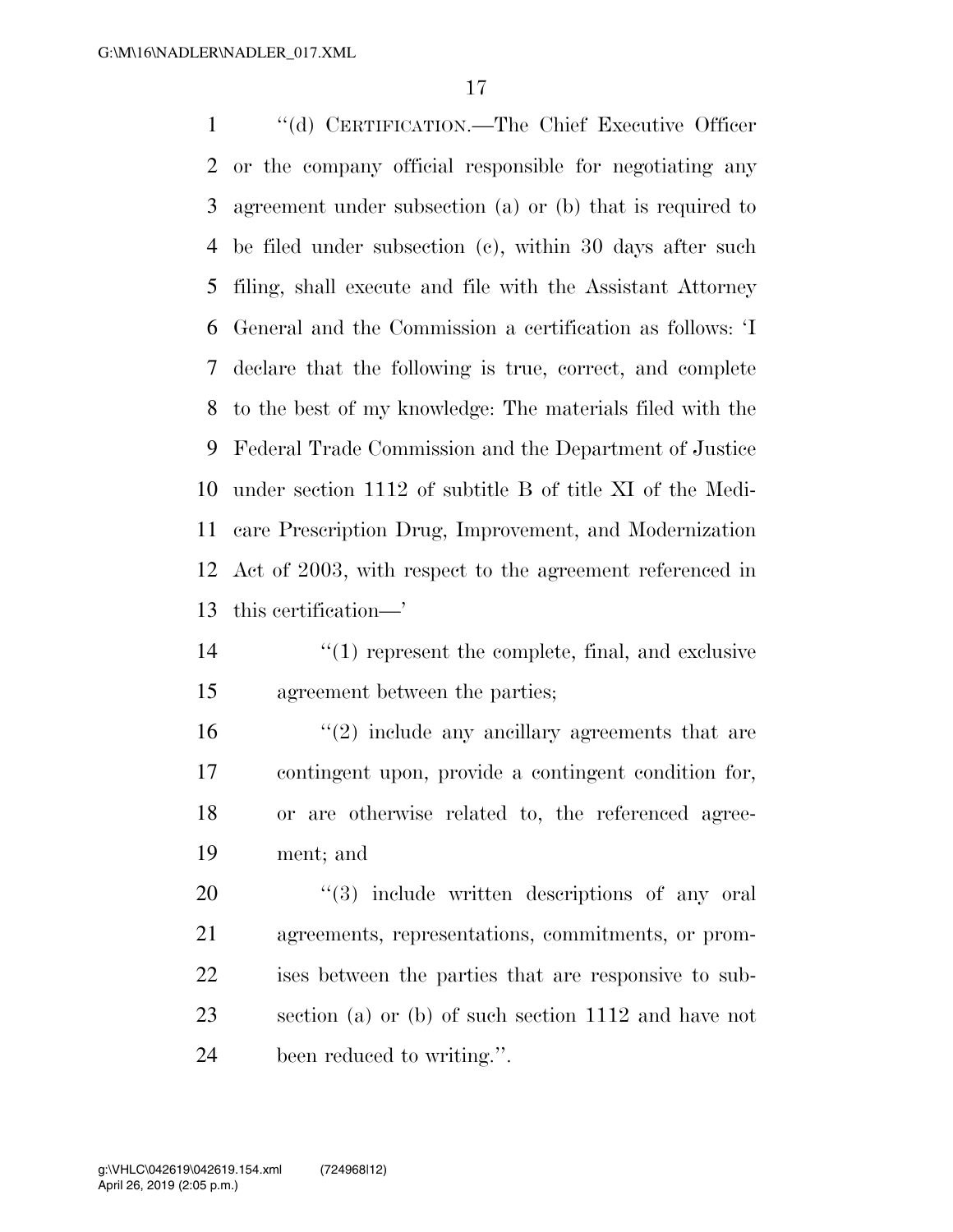# **SEC. 5. NOTIFICATION OF AGREEMENTS.**

 Section 1112 of the Medicare Prescription Drug, Im- provement, and Modernization Act of 2003 (21 U.S.C. 355 note) is amended by adding at the end the following: 5 "(4) RULE OF CONSTRUCTION.—  $\mathfrak{g}$   $\mathfrak{g}$   $\mathfrak{g}$  (A) An agreement that is required in sub- section (a) or (b) shall include agreements re- solving any outstanding disputes, including agreements resolving or settling a Patent Trial and Appeal Board proceeding.

 $"$ (B) For purposes of subparagraph  $(A)$ , the term 'Patent Trial and Appeal Board pro- ceeding' means a proceeding conducted by the United States Patent and Trademark Office Patent Trial and Appeal Board, including but not limited to inter parties review, post-grant review, the transitional program for covered business method patents, and derivation pro-ceedings.''.

#### **SEC. 6. FORFEITURE OF 180-DAY EXCLUSIVITY PERIOD.**

21 Section  $505(j)(5)(D)(i)(V)$  of the Federal Food, 22 Drug, and Cosmetic Act  $(21 \text{ U.S.C. } 355(i)(5)(D)(i)(V))$  is amended by inserting ''section 27 of the Federal Trade Commission Act or'' after ''that the agreement has vio-lated''.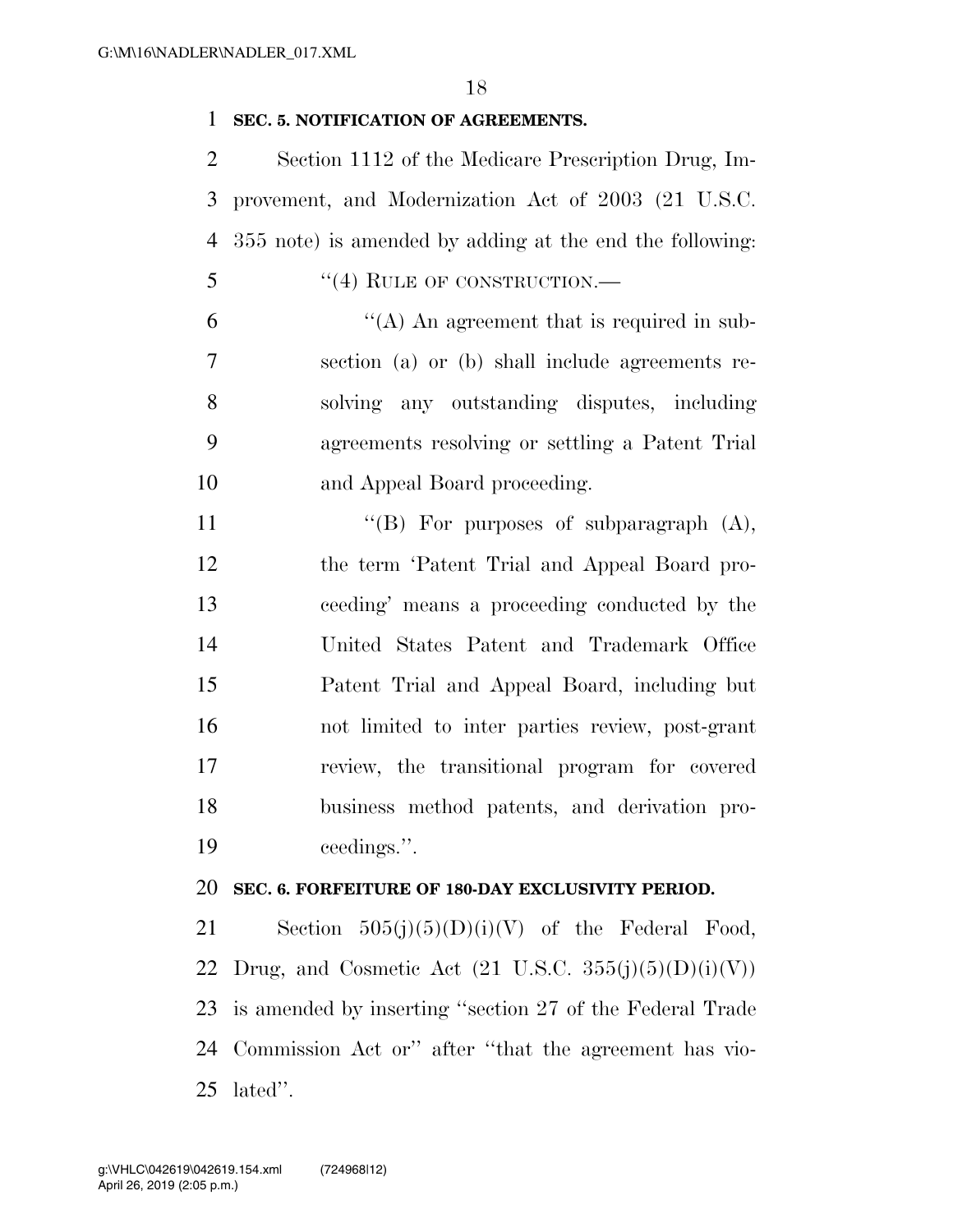## **SEC. 7. COMMISSION LITIGATION AUTHORITY.**

 Section 16(a)(2) of the Federal Trade Commission Act (15 U.S.C. 56(a)(2)) is amended—

 (1) in subparagraph (D), by striking ''or'' after the semicolon;

6 (2) in subparagraph  $(E)$ , by inserting "or" after the semicolon; and

 (3) inserting after subparagraph (E) the fol-lowing:

10  $"$ (F) under section 27;".

## **SEC. 8. REPORT ON ADDITIONAL EXCLUSION.**

 Within 1 year of enactment, the Federal Trade Com- mission shall provide a recommendation, and the Commis- sion's basis for it, to the Committee on the Judiciary of the House of Representatives and the Committee on the Judiciary of the Senate regarding a potential amendment to include in section 27 (c ) of the Federal Trade Commis- sion Act, an additional exclusion for consideration granted by an NDA holder or biological product license holder to the ANDA filer or biosimilar biological product application filer, respectively, as part of the resolution or settlement, a release, waiver, or limitation of a claim for damages or other monetary relief.

#### **SEC. 9. STATUTE OF LIMITATIONS.**

 The Federal Trade Commission shall commence any enforcement proceeding described in section 27 of the